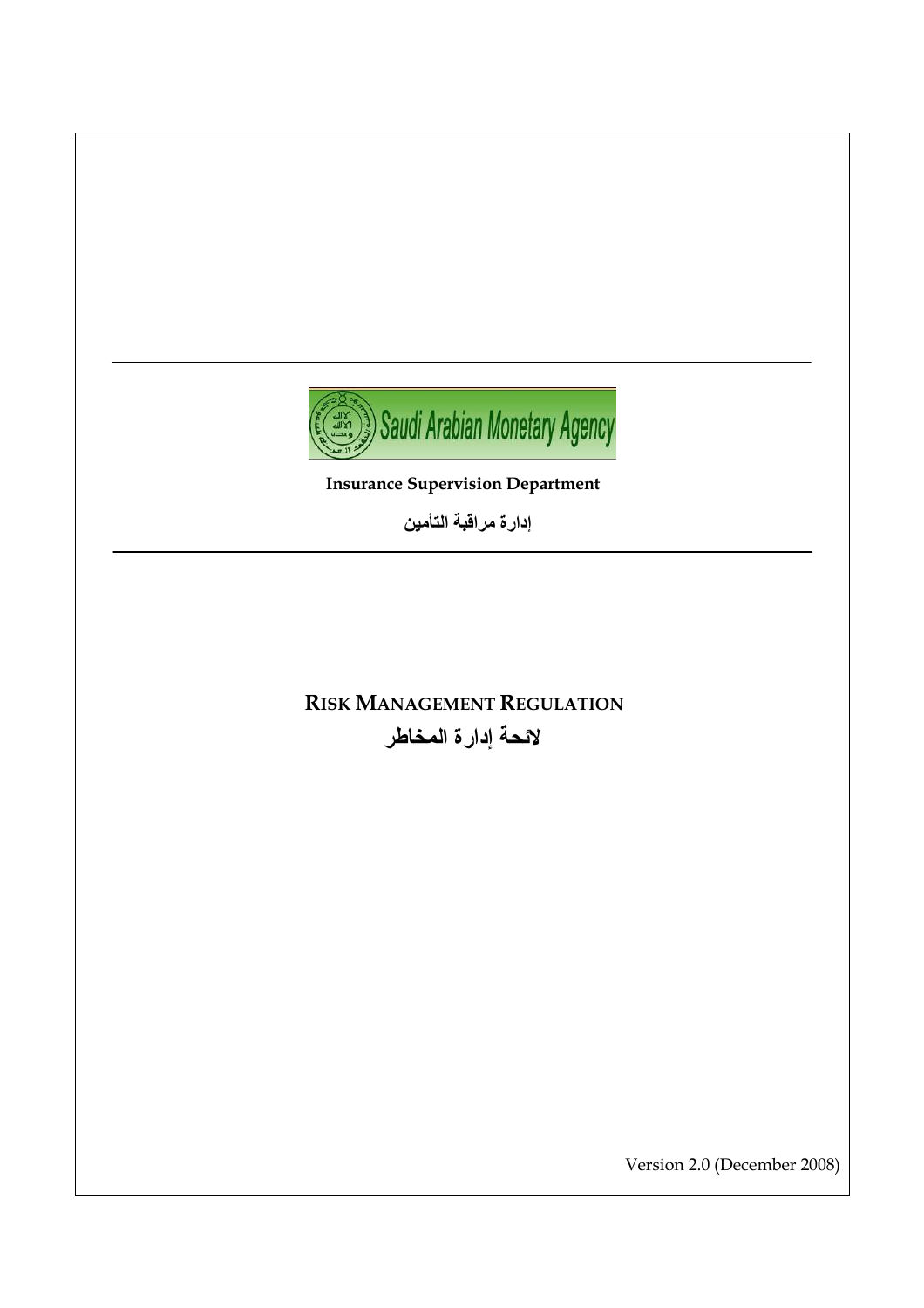

| <b>CONTENTS</b>                                                                                                                                       | المحته يات                                                                                      |
|-------------------------------------------------------------------------------------------------------------------------------------------------------|-------------------------------------------------------------------------------------------------|
| Part 1: Introduction                                                                                                                                  | الباب الأول: مقدّمة                                                                             |
| <b>Part 2: General Requirements</b>                                                                                                                   | الباب الثاني: متطلبات عامة                                                                      |
| Part 3: Risk Management Standards                                                                                                                     | الباب الثالث: معايير ادارة المخاطر                                                              |
| <b>Section A: Risk Identification</b><br><b>Section B: Risk Measurement</b><br><b>Section C: Risk Mitigation</b><br><b>Section D: Risk Monitoring</b> | فصل أ: تحديد المخاطر<br>فصل ب: قياس المخاطر<br>فصل ج: الحد من المخاطر<br>فصل د. مر اقبة المخاطر |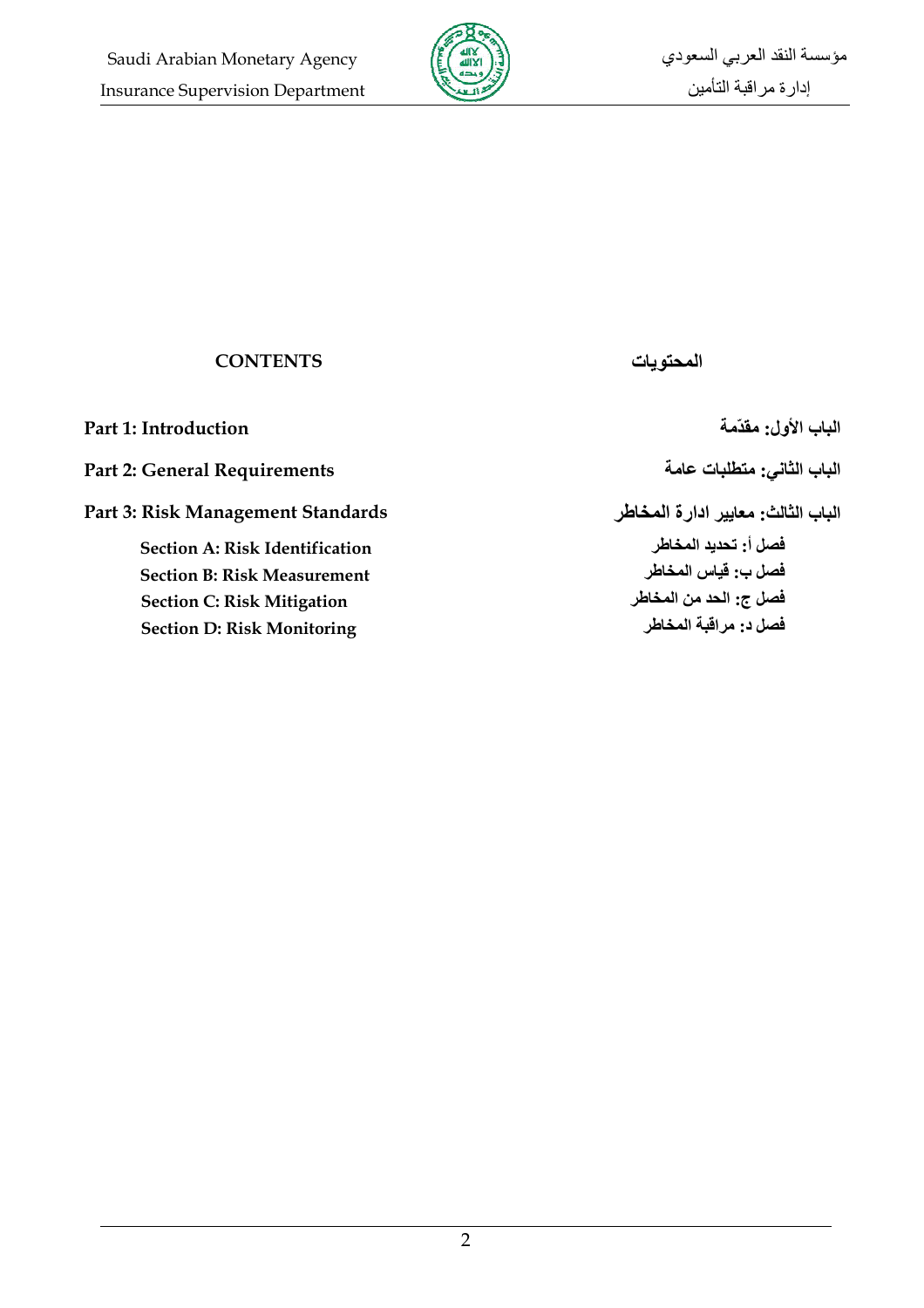

Saudi Arabian Monetary Agency ("SAMA") Risk Management Regulation ("This Code")

#### Part 1: Introduction

#### Purpose

- $1.$ This Code presents the general principles and minimum standards that should be insurance and reinsurance met  $\mathbf{b} \mathbf{v}$ companies, including branches of foreign insurance and reinsurance companies, and insurance related service providers to manage their risks.
- The objective of This Code is to promote  $2.$ high standards of risk management.
- 3. This Code must be read in conjunction with the Law on Supervision of Cooperative Insurance Companies and its Implementing Regulations, especially articles 12, 20, 21, 24, 37, 42, 46, 47, 49, 60, 61, 62, 68, 72, and 76.

#### **Definitions**

- $\overline{4}$ . The term "Companies" in This Code is intended to include: insurance and reinsurance companies, and insurance service providers including related insurance brokerages, insurance agencies, reinsurance brokerages, and reinsurance agencies. The rest of the terms used in This Code shall have the same meaning as per article one (1) of the Implementing Regulations.
- 5. Risk management is defined<sup>1</sup> as the process whereby the insurer's management takes action to assess and control the impact of past, present and potential future

مؤسسة النقد العربي السعودي (المؤسسة) لائحة إدارة المخاطر (اللائحة)

الباب الأول: مقدمة

## الغرض

- ١. تشتمل هذه اللائحة على المبادئ العامية والحد الأدنسي مــن المعــايير التــي يجــب أن تلتــز م بهــا شر كات التـأمين و إعـادة التـأمين، بمــا فيهـا فـر و ع شر كات التأمين و اعادة التأمين الأحنيية، وشير كات المهن الحر ة لإدار ة المخاطر التي تو اجهها.
- الهدف من هذه اللائحة هو ترسيخ معايير عالية  $\cdot$   $\mathsf{r}$ لادار ة المخاطر
- يجب أن تقترن قراءة تعليمات هذه اللائحة مع  $\cdot$   $\mathsf{r}$ نظام مراقبة شركات التأمين التعاوني ولائحته التنفيذيــة وعلــى الأخـص المــواد ١٢، ٢٠، ٢١،  $37$ ,  $Y7$ ,  $73$ ,  $73$ ,  $Y3$ ,  $P3$ ,  $T$ ,  $T$ ,  $T1$ ,  $T7$ ,  $V1, V1, W2$

#### تعريفات

- ٤. يقصد بعبار ة "الشر كات" الوار دة في هذه اللائحة شـر كات التـأمين و إعـادة التـأمين و شـر كات المـهـن الحر ة بمـا فبهـا وسـطاء التـأمين، وكـلاء التـأمين، وسطاء إعادة التـأمين، ووكـلاء إعـادة التـأمين أمـا باقي العبارات المستخدمة في هذه اللائحة فتحمل نفس المعاني الواردة في المادة الأولى من اللائحة التنفيذية لنظام مر اقبة شر كات التأمين التعاو ني.
- يتم تعريف إدارة المخاطر ` بالعملية التي يتخذ في  $\cdot$ .0 إطار هـا المـؤمِّن إجـر اءات تقيـيم و ضـبط مـؤ ثر ات الأحداث الماضية، الحاضر ة و المستقبلية المُحتملة

<sup>&</sup>lt;sup>1</sup> Source: IAIS guidance paper on investment risk management, October 2004 ' الورقة الإرشادية للر ابطة الدولية لمُشرفي التأمين حول ادار ة مخاطر الاستثمار ، أكتوبر ٢٠٠٤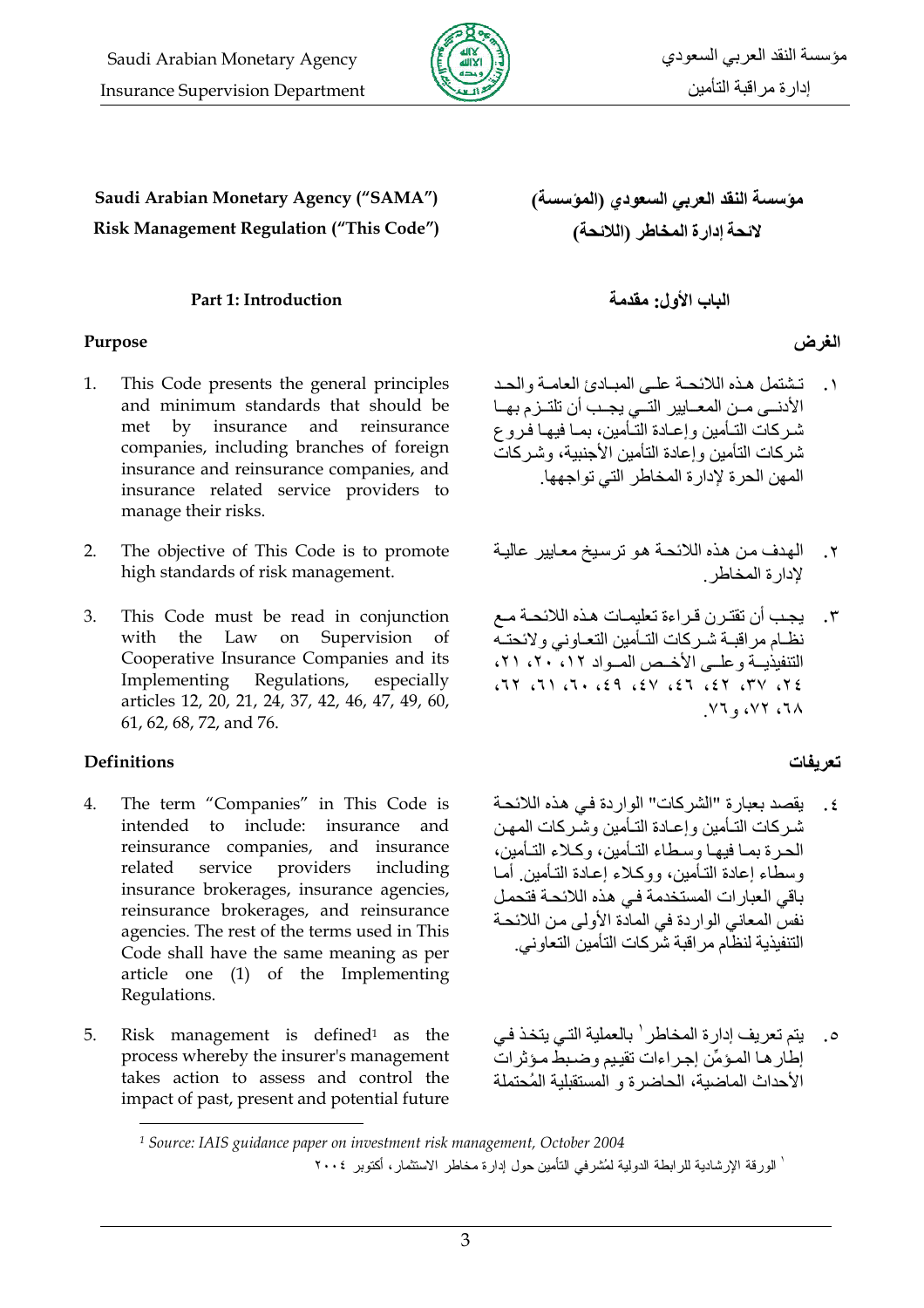

events that could be detrimental to the insurer. These events can impact both the asset and liability sides of the insurer's balance sheet, and the insurer's cash flow.

#### **Scope and Exemptions**

This Code applies to insurance and 6. reinsurance companies, and insurance related service providers including insurance brokerages, insurance agencies, reinsurance brokerages, and reinsurance agencies.

#### **Compliance Measures**

- 7. Companies must establish appropriate internal controls and procedures to ensure and monitor compliance with This Code, including the compliance of all contracted parties, in particular when there is clear evidence of a breach in the regulation.
- 8. Companies must maintain adequate records to demonstrate compliance with This Code, including but not limited to the risk strategy and the organizational structure implemented.

#### Non-Compliance

Non-compliance with the requirements set 9. forth in This Code will be deemed a breach of the Law on Supervision of Cooperative Insurance Companies and its Implementing Regulations and licensing conditions and may subject companies to enforcement action.

#### **Structure of This Code**

- 10. The risk management requirements are outlined in Parts 2 and 3 of This Code:
	- a) Part 2 General Requirements, which are principle-based.
	- b) Part 3 Risk Management Standards, which stipulate the risk management requirements companies must adhere

التي من شأنها أن تكون مضر ة بحقه ومن الممكن أن تَؤثِّر هذه الأحداث على الأصول والخصوم في مبز انبة المؤمِّن و قائمة التدفقات النقدبة

#### النطاق والاستثناءات

٦. تنطبق أحكـام هـذه اللائحـة علـى شـر كات التـأمين وإعبادة التبأمين وشركات المهن الحرة بمبا فيهبا وسطاء التـأمين، وكـلاء التـأمين، وسـطاء إعـادة التأمين، ووكلاء إعادة التأمين

### إجراءات الالتزام

- يجب على الشر كات أن تضع إجر اءات المر اقبـة  $\cdot$  .  $\vee$ الداخلية المناسبة لبضمان متابعية الالتيز ام بهذه اللائحة وفي حالية تعاقدها مع أطر اف أخرى، فبتعين عليها التأكد من التز ام كاّفة الأطر اف بهذه اللائحة وبالأخص عند وجود مخالفة واضحة من أحد الأطر اف المتعاقدة معها
- ٨. يجب أن تحتفظ الشر كات بسجلات ملائمـة لإثبـات التز امها بهذه اللائحة، على سببل المثال لا الحصر استر اتيجية إدارة المخساطر والهيكل التنظيمي المطنّة

#### عدم الالتزام

٩. يعتبر عدم الالتزام بالمتطلبات المنصوص عليها في هذه اللائحة مخالفا لنظام مر اقبــة شـر كات التسأمين التعساوني ولائحتسه التنفيذيسة ولسشروط التـصريح ويمكـن أن يُعـرّض الـشركة للعقوبـات النظامية

#### هبكل هذه اللائحة

- ١٠. متطلبات لائحة إدارة المخاطر مبنيـة فـي البـابين الثاني والثالث من هذه اللائحة:
- أ) الباب الثاني المتطلبات العامة: تستند على . . .<br>مداد*ئ* عامة
- ب) البساب الثالسث معسايير إدارة المخساطر : تسثَّنز ط علــي الــشر كات ضــر و ر ۃ الالتــز ام بمنطلبات ادار ة المخباطر مين أجبل مواجهية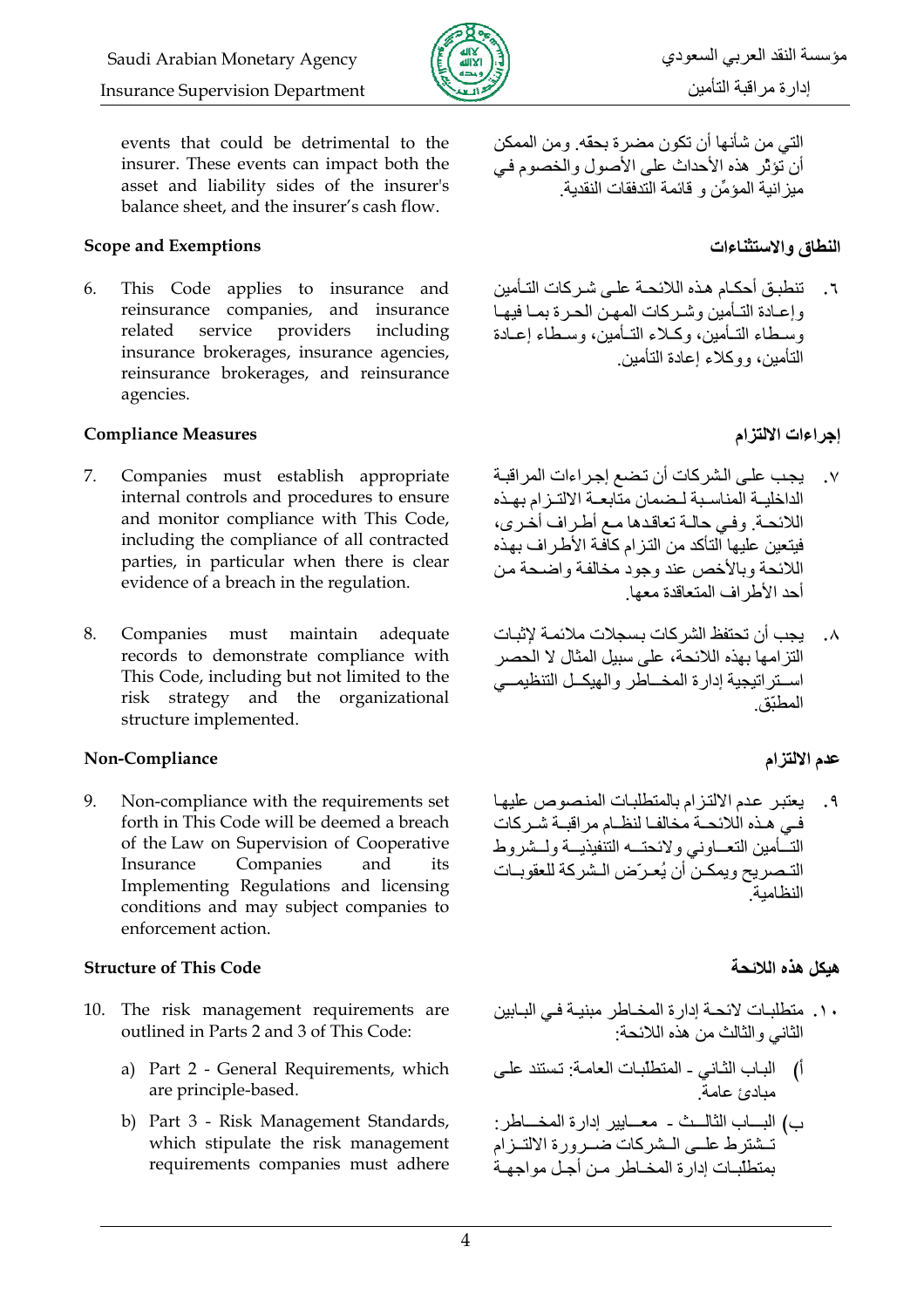

to in order to combat all categories of risk.

#### **Part 2: General Requirements**

#### **Risk Management Strategy**

11. Companies should have a comprehensive risk management strategy to understand and manage the types of risk arising from their core business operations.

The strategy should consider the impact of market conditions and available expertise on inherent risks to which the company is exposed. Consideration should not be limited to the risks associated with one class of business but should extend to risks from all other classes.

12. Companies should periodically review and update the risk management strategy by taking into account developments that are internal and external to the company.

#### **Responsibilities of Management**

- 13. The company's Board of directors and the senior management are responsible for assessing the risks to which the company is exposed and mitigating and monitoring those risks on a continuous basis. Therefore, the Board should:
	- a) Understand the risks associated with the company's activities.
	- b) Design a risk management strategy which is consistent with the company's commitments to shareholders and with regulatory requirements.
	- c) Approve the risk management policies in writing.
	- d) Ensure the implementation and effective operation of risk management control systems.
	- e) Question senior management on risk management processes and give priority to discussions and actions dealing with risk management issues.

جميع أنواع المخاطر

الباب الثاني: متطلّبات عامة

## استراتيجية إدارة المخاطر

١١. بجب على الشر كات اعتمـاد اسـتر اتبجبة شـاملة لإدارة المخـاطر مـن أجـل فهـم وإدارة أنـواع المخاطر الناتجة عن نشاطات العمل الأساسية التي تعمل بها

يجب أن تأخذ هذه الاستر اتيجية في الاعتبار أثر ظروف السوق والخبرة المتوفرة فبي معالجة المخاطر المتلاز مة التي تتعرّض إليها الشركة. لا ينبغـي أن يقتـصر ذلـكَّ علـي المخـاطر المرتبطـة بنشاط واحد فحسب، بل يجب أن تشمل مخاطر جميع أنشطة العمل

١٢. يجب أن تقوم الشركات بإجراء مراجعات دورية .<br>وتحديثات على استراتيجية إدارة المخـاطر التـي تعتمدها، من خلال الأخذ في الاعتبار المتغير ات الداخلية والخار جية للشركة.

مسوّ وليات الإدار ة

١٣. يتسولَّى مجلَّس إدارة السَّنركة وإدارتهما العليسا مسؤولية تقييم المخاطر التي تتعرّض لها الشركة والحد منها ومراقبتها باستمرار لذلك، ينبغي علىي مجلس الإدار ة:

اً) فهم المخاطر المر تبطة بأنشطة الشر كة.

- ب) تصميم استر اتيجية لإدارة المخاطر تتسق مع النز امات الشركة تجاه مساهميها والمتطلبات النظامية التي يجب على الشر كة إتباعها.
	- ج) الموافقة كتابياً على سياسات إدار ة المخاطر .
- د) ضــمان تنفيــذ أنظمــة مراقبــة إدار ة المخــاطر و عملها على نحو فعّال
- ه) التـدقيق فــى إجــراءات إدارة المخــاطر التــى تعتمــدها الإدار ة العليـــا وإعطـــاء الأولوبـــة لمناقسشات مواضسيع إدارة المخسساطر و الإجر اءات التي يجب اتحاذها ِ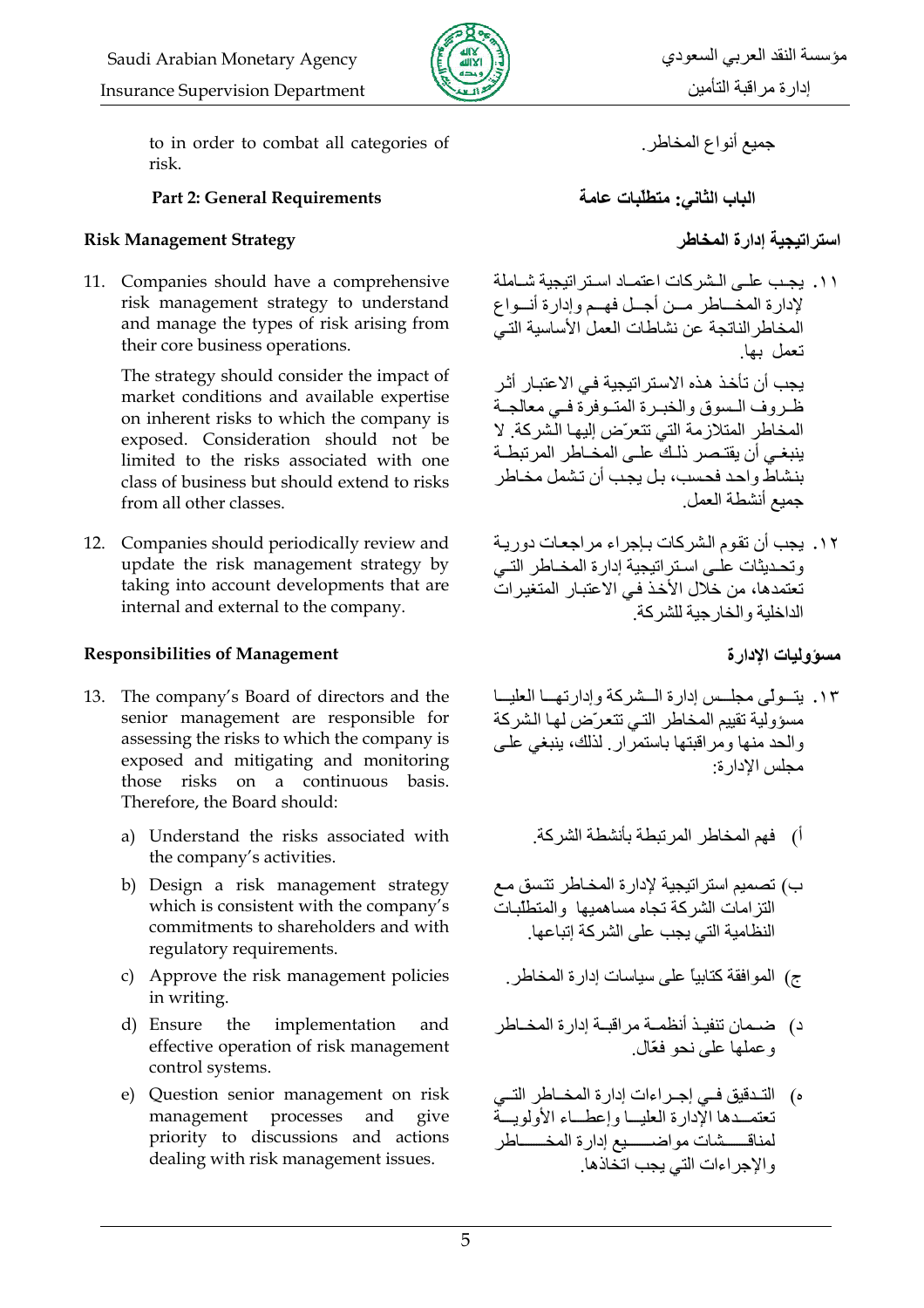

f) Re-evaluate the company's tolerance for, and exposure to, risk on a regular basis (e.g., through stress testing exercises).

#### **Organizational Structure**

14. Companies should clearly define responsibilities of senior managers and establish levels of authority and powers of delegation.

In addition, companies should design a structure that reporting ensures management provided with is all information necessary to manage risk.

Management should be further supported by appropriately experienced personnel, appropriate control systems and up-todate information technology.

The role of the company's senior management with regard to risk management should include:

- a) Clearly understanding risk the management policies and procedures of the company.
- b) Ensuring activities of the company are conducted within the framework of approved policies and systems.
- c) Keeping the Board advised of any breach of the risk management practices.
- 15. The company should assign at least 2 (two) risk management officers, one for general and health insurance and one for protection and savings insurance. The company should make sure that its risk management officers are independent from its underwriting officers.

#### **Policies and Control Systems**

16. Companies should establish (in writing) adequate policies and control systems to risk tolerances, measure aggregate exposure limits, and mitigate and monitor risks. These policies and control systems must include but not be limited to:

و ) إعادة تقييم قدر ة الشر كة على تحمّل المخـاطر وتعرَّضها لها بشكل دوري (على سبيل المثال لا الحصر عبر إجراء اختبارات التحمّل).

الهيكل التنظيمي

١٤. ينبغي على الشركات تحديد مسؤوليات كبار المسدراء بوضسوح ووضسع مسستويات السلطة و التفويض لـذا، يجـب علـي الـشر كات تـصميم هيكـل تقر يـر يسضمن حسصول الإدارة علسى المعلومسات الضرورية لإدارة المخاطر يجب على الإدارة أن تستعين بدعم إضبافي يقدّمه فريق عمل يتمتع بخبرة مناسبة، وأنظمة مراقبة مناسبة وتقنبة معلّومات حدبثة على أن يتضمّن دور الإدارة العليـا الخـاص بـإدارة

المخاطر الآتي:

- أ) فهـم واضـــح لــسياسات وإجـــراءات إدارة المخاطر التي تعتمدها الشركة
- ب) ضـمان سـير أنـشطة الـشركة فـي إطـار السياسات والأنظمة الموافق عليها
- ج) إبلاغ مجلس إدارة المشركة بسأي خمرق .<br>لممارسات إدارة المخاطر
- ١٥. بجب علـي الـشر كة تعبـين مـسوِّ لين عـن إدار ة المخاطر على الأقل، على أن يكون واحداً مسؤولاً عن التأمين العام والتأمين الصحى وأخر مسؤولأ عن تأمين الحماية و الادخار ، و علَّى الشر كة التأكد من استقلالينهما عن مسؤولي الاكتتاب.

## السياسات ونظم المر اقبة

١٦. يجــب أن تــضع الــشركات (كتابيــــًا) سياســــات وإجر اءات المر اقبة الداخلية المناسبة لقياس مدى تحمّل المخاطر وحدود التعرّض لها والحد منها ومر اقبتهــا. يجـب أن تتـضمّن سباســات و أنظمــة المر اقبة هذه، على سبيل المثال لا الحصر -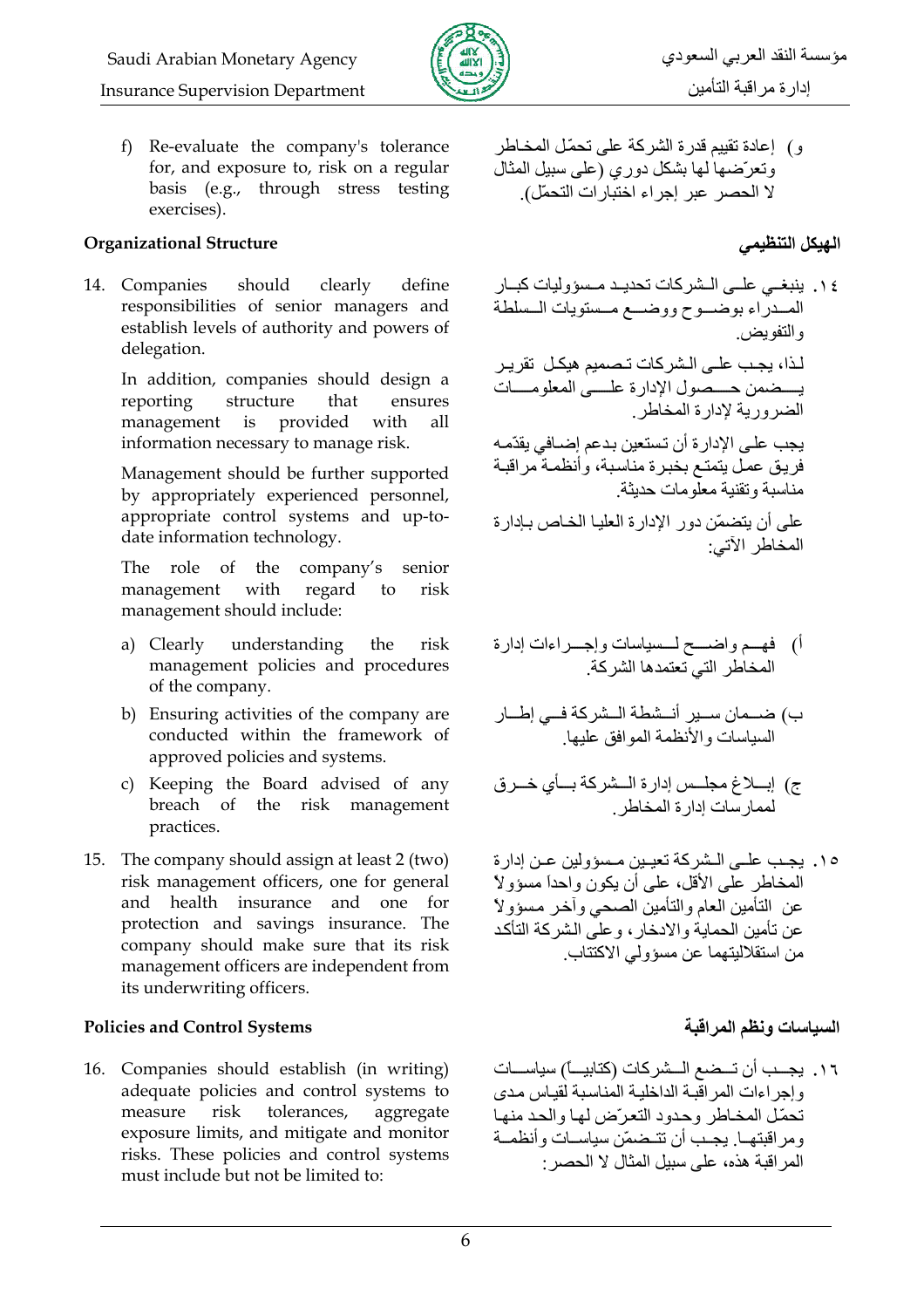

- a) Clear identification of the staff positions with delegated responsibility for managing specific risks.
- b) Adequate systems for measuring risk.
- c) Effective internal controls, including separation of operations and internal audit.
- d) Comprehensive management information systems that ensure timely monitoring and reporting of risk exposure.

#### **Contingency Plan**

- 17. Companies should design a contingency plan to counter events with severe negative impact on their businesses. This plan should:
	- a) Identify early risk warning signals.
	- b) Outline detailed course of action in the event of a negative outcome.
	- c) Establish roles and responsibilities for every prescribed action.
	- d) Assess the likely impact of every outlined course of action.
	- e) Establish the reporting procedure as well as the internal and external notification.

## **Documentation and Review**

18. Companies should design processes for the documentation and review of systems and for the maintenance of control procedures. The effectiveness of the implementation of risk management systems should be thoroughly documented and provided to SAMA upon request.

## Reporting

19. The company should provide SAMA with an annual report detailing its risk management plan and its implementation steps as part of the annual financial reports submitted to SAMA at the end of the year.

- أ) تحديسـداً واضـــــحاً لمناصـــــب المـــــوظفين ومسؤولياتهم في إدارة المخاطر المحددة
	- ب) الأنظمة المناسبة لقباس المخاطر
- ج) الضوابط الداخلية المناسبة، بما في ذلك فصل العملبات عن التدقيق الداخلي
- د) أنظمة معلومات إدارية شاملة تضمن مراقبة التعرِّض للمخاطر وترفع تقاربر عنها

## خطة الطوارئ

- ١٧. يجب أن تضع الشركات خطة طوارئ لمواجهة الأحداث التي تؤثر سلباً على أعمالها. يجب على هذه الخطة أن·
	- أ) تحدد الإشارات الأولية لوقوع الخطر
- ب) تضع إجراءات العمل المفصلة في حال التو صل إلى نتيجة سلبية
- ج) تحدد المهام والمسؤوليات المرافقة لكلّ
	- د) تقيّم الأثر المحتمل لكلّ إجراء عمل محدد.
- ه) تضع إجراءات التقرير والإخطـار الداخليـة و الخار حنة

## التوثيق والمراجعة

١٨. يجب علـى الشركات أن تصمّم إجراءات لتوثيق ومر اجعسة أنظمسة السشركة لسصيانة إجسر اءات المر اقبة. كمـا يتوجّب توثيـق فعاليـة تنفيـذ أنظمـة ادارة المخاطر وتوفير ها للمؤسسة عند الطلب

## التقرير

١٩. يجب أن تقـوم الـشر كـة بتز و يـد المؤسـسة بتقر يـر سنوى يفصل خطة إدارة المخاطر التي تعتمدها وخطوات تنفيذها ضمن التقارير السنويّة التي تقدم ر<br>للمؤسسة فـي نهايـة كـل عـام يجـب أن يتطـرون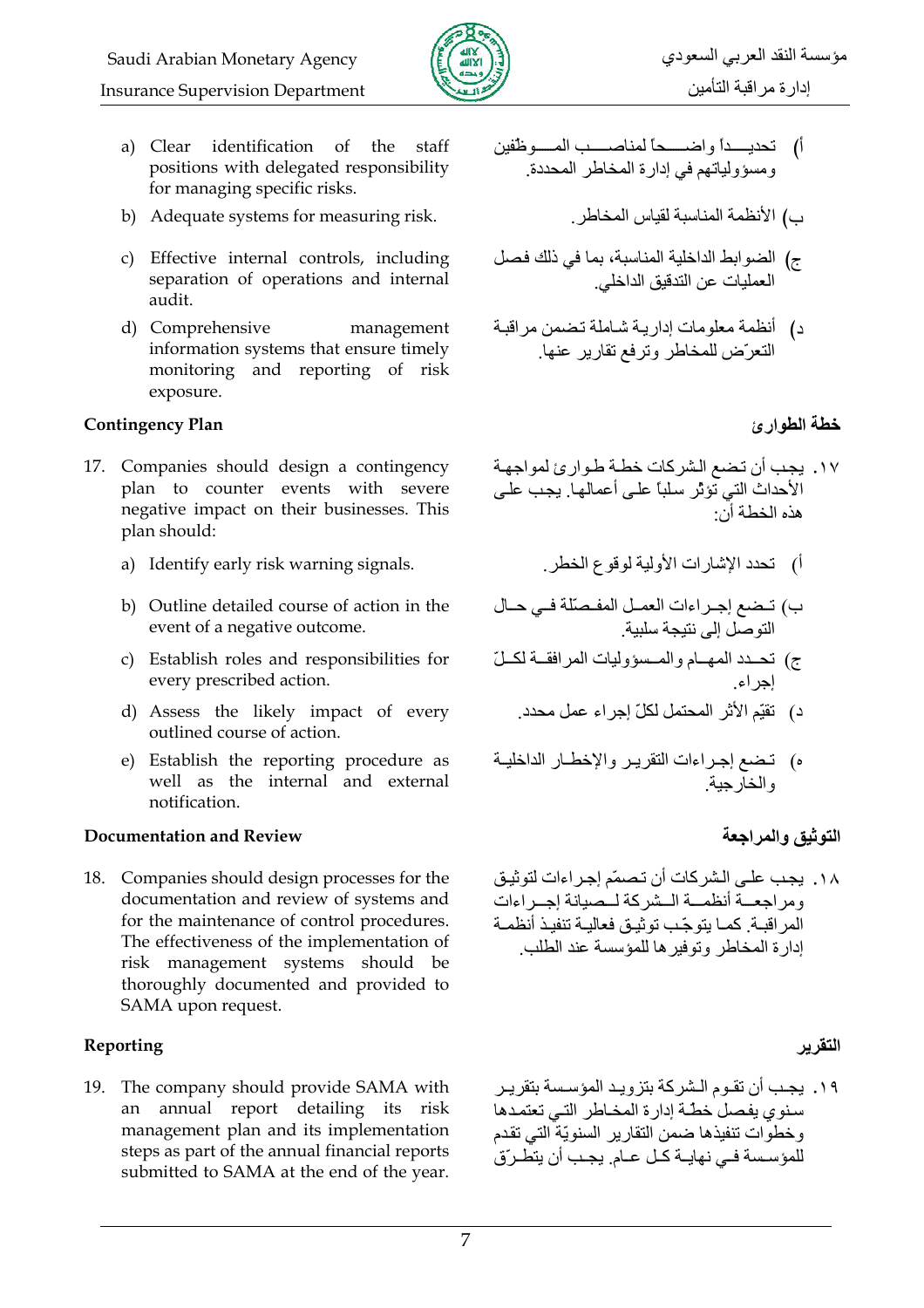

The report should address the following risk management systems:

- a) Written policies and procedures, and internal control mechanisms in place.
- b) Annual review of the implementation effectiveness of the risk management policies and procedures by the Board.

The report must be signed by both the chief executive officer (CEO) and the chairman of the Board.

#### Part 3: Risk Management Standards

#### **Section A: Risk Identification**

The list that follows summarizes the most common categories of risk

#### **Product Development Risk**

- 20. Product development risk is the risk associated with the changes made on an existing product in order to meet customer needs and make the product more marketable in a competitive environment. These changes might affect the product coverage and liabilities which would cause risk. When dealing with product development risks, the company should:
	- a) Perform an actuarial review and get an actuarial approval for selling the new product, especially for Protection and Savings products.
	- b) Ensure that the new product is compliant with regulatory requirements.
	- c) Report any change in the risk profile and/ or insured behavior from the date of launching of the new product.

#### **Underwriting Risk**

- 21. Underwriting risk is the risk associated with evaluating and accepting insurance risk. When dealing with underwriting risk, companies must:
	- a) Ensure policies are worded clearly and

التقرير إلى أنظمة إدارة المخاطر الآتية:

أ) الــسياسات والإجـــراءات المكتوبـــة وأليـــات<br>الضوابط الداخلية المعتمدة

ب) مراجعــة سـنوية لفعاليــة تنفيـذ سياسـات إدارة المخاطر والإجراءات التي يعتمدها مجلس الادار ة يجب أن يوقّع المدير التنفيذي ورئيس مجلس الإدارة على التقرير .

> الباب الثالث: معايير إدارة المخاطر فصل أ: تحديد المخاطر تلخّص القائمة أدناه فئات المخاطر الأكثر انتشار أ

### مخاطر تطوير المنتحات

٢٠. مخاطر تطوير المنتجات هي المخاطر المرتبطة ببالتغيير ات التبي يبتم إدخالهياً عليي منتج موجبود بهدف تلبية حاجات العملاء وجعل المنتج أكثر قابلية للتسويق في بيئة تنافسية. من شـأنـها أنّ تـؤثِّر علىي تغطية المنتّج والخصوم، الأمر الذي يؤدّي إلى نشوء الخطر . عندما تواجه الشركة مخاطر تطوير المنتجات، بجب عليها أن تتخذ الآتي:

- أ) تقوم بمراجعة أكتواريبة والحيصول عليي الموافقة الأكتواريسة لبيم المنستج الجديد، وبشكل خاص منتجات الحمابة والادّخار
- ب) تـضمن إلتــزام المنــتج الجديــد بالمتطلبــات النظامية
- ج) تعد تقريــراً بتغيّــر المخــاطر و/أو ســلوك المؤمَن له منذ تار يخ اطلاق المنتج الجديد

## مخاطر الاكتتاب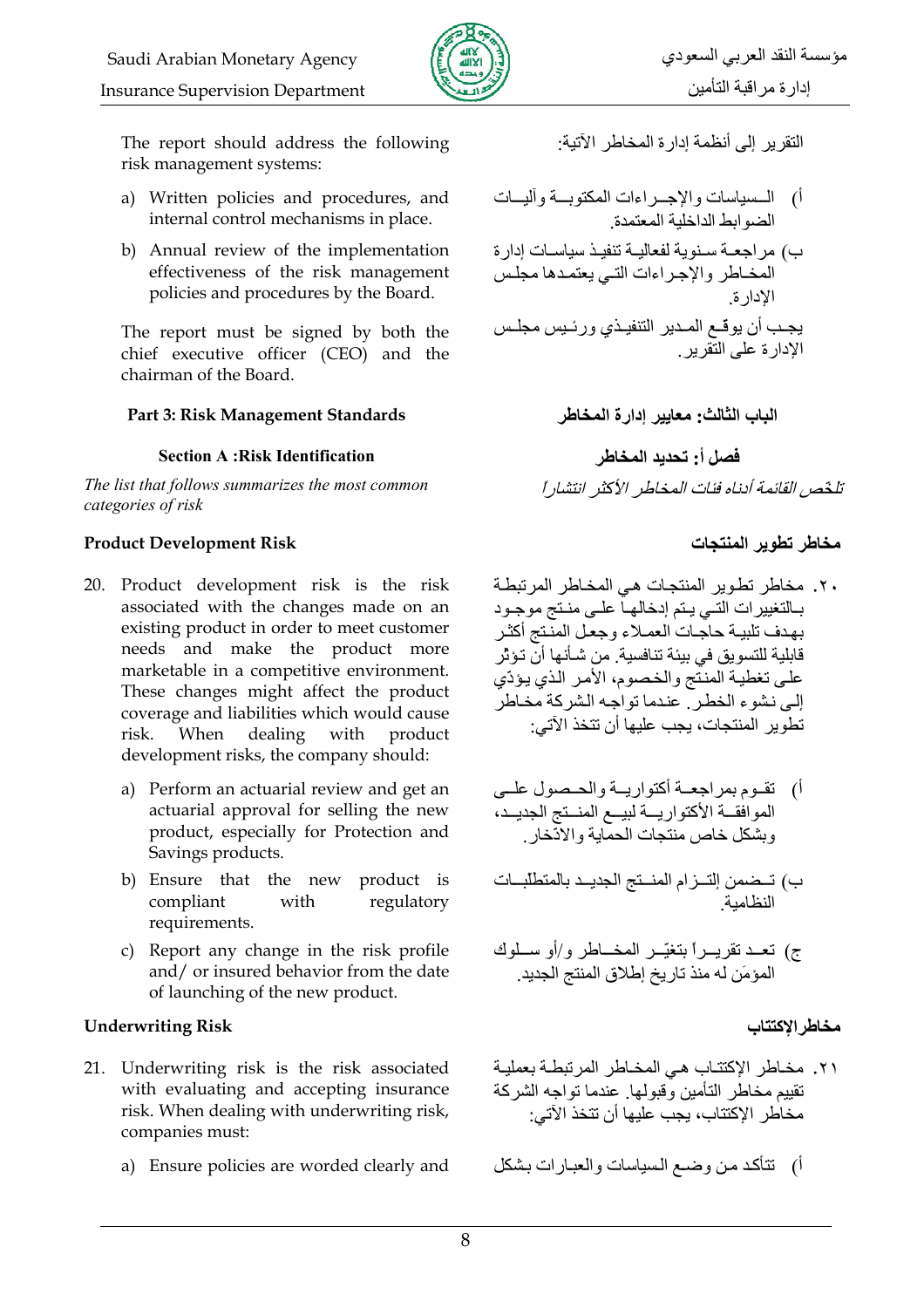

that no room for interpretation is given.

- b) Ensure that the application is filled out by the insured in its entirety.
- c) Ensure that the premium charged reflects the policy cost including hidden costs such as advertising and regulatory fees.
- d) Have underwriting guidelines defining the responsibility of departments dealing with underwriting activity (e.g., sales department, claim handling department, reinsurance department,  $etc.$ ).
- e) Reinsure a part of its risk as per Article 40 of the Implementing Regulations before selling any product in order to minimize and control overall risk and enhance risk tolerance.
- f) Review periodically the adequacy of insurance policies, underwriting guidelines, as well as the underwriting process to make sure that each department is operating efficiently.

## **Claim Handling Risk**

- 22. Claim handling risk is the risk associated with paying claims to policyholders based on the policy coverage. When dealing with claim handling risks the company should:
	- a) Review closely decisions dealing with claims to make sure they are taken in accordance with policy coverage. This will minimize additional cost in the future associated with inappropriate decisions.
	- b) Periodically assess, claim handling processes and guidelines, to enhance their efficiency and quality.
	- c) Define and implement a process for claim settlements with reinsurance companies to facilitate transactions dealing with claims.
	- d) Define and implement appropriate reserving mechanisms.

واضح وبشكل لا يترك مجالا للتفسيرات

- ب) تتأكد من قيام المؤمَن له بتعبئة طلب التأمين بالكامل
- ج) نتأكد من أن أقساط التأمين تشمل على تكلفـة الوثائق، بمـا فـي ذلك التكـاليف غيـر المباشر ة مثل الإعلانات و الر سو م القانو نية.
- د) وضع الضوابط التوجبهية للاكتتاب الخاصية بتحديث مسوو ليات الإدار ات ذات العلاقات بأنشطة الاكتتاب (على سبيل المثال ومن دون الحسيصير إدارة المبيعسيات وإدارة تسسوبة المطالبات وإدارة إعادة التأمين، الخ).
- ه) [عادة تأمين جزء من المخاطر وفقاً للمادة ٤٠ من اللائحــة التنفيذيــة لنظــام مر اقبــة شـر كات التـأمين التعـاوني قبـل بيـع أي منـتج مـن أجـل تقليص المخاطر الاجمالية ومراقبتها وتعزيز تحمّل المخاطر
- و) إجراء مراجعة دورية وكافية لمدى ملاءمة و تــــائق التــــأمين، و الــــضو ابط التو جيهيــــة للاكتتاب، وعملية الاكتتاب لضمان سير عمل كلّ ادار ة يفعالية

مخاطر تسوية المطالبات

- ٢٢. مخاطر تسوية المطالبات هي المخاطر المرتبطة بعمليـة تـسديد المطـالبـات لأصـحاب و ثـائق التـأمدن كلِّ بحسب تغطيته. عندما تو اجـه الشر كة مخـاطر نسوية المطالبات، بجب عليها أن:
- أ) تراجع قرارات تسوية المطالبات لضمان اتخذاها وفقا لتغطية وثيقة التأمين والذي من شأنه أن يقلص التكاليف الإضبافية المر تبطة باتخاذ القر ار ات غير المناسبة في المستقبل.
- ب) إجراء تقييم دوري لإجراءات ومبادئ تسوية ، . . .<br>المطالبات لتعزيز فعاليتها وجودتها ـ
- ج) تحديد وتطبيق عمليـة لتـسوية المطـالبـات مـع<br>شركات إعادة التأمين مـن أجـل تـسهيل تـسوية تلك المطالبات
- د) تحديد وتطبيق أليات مناسبة من أجل وضع الاحتباطات المناسبة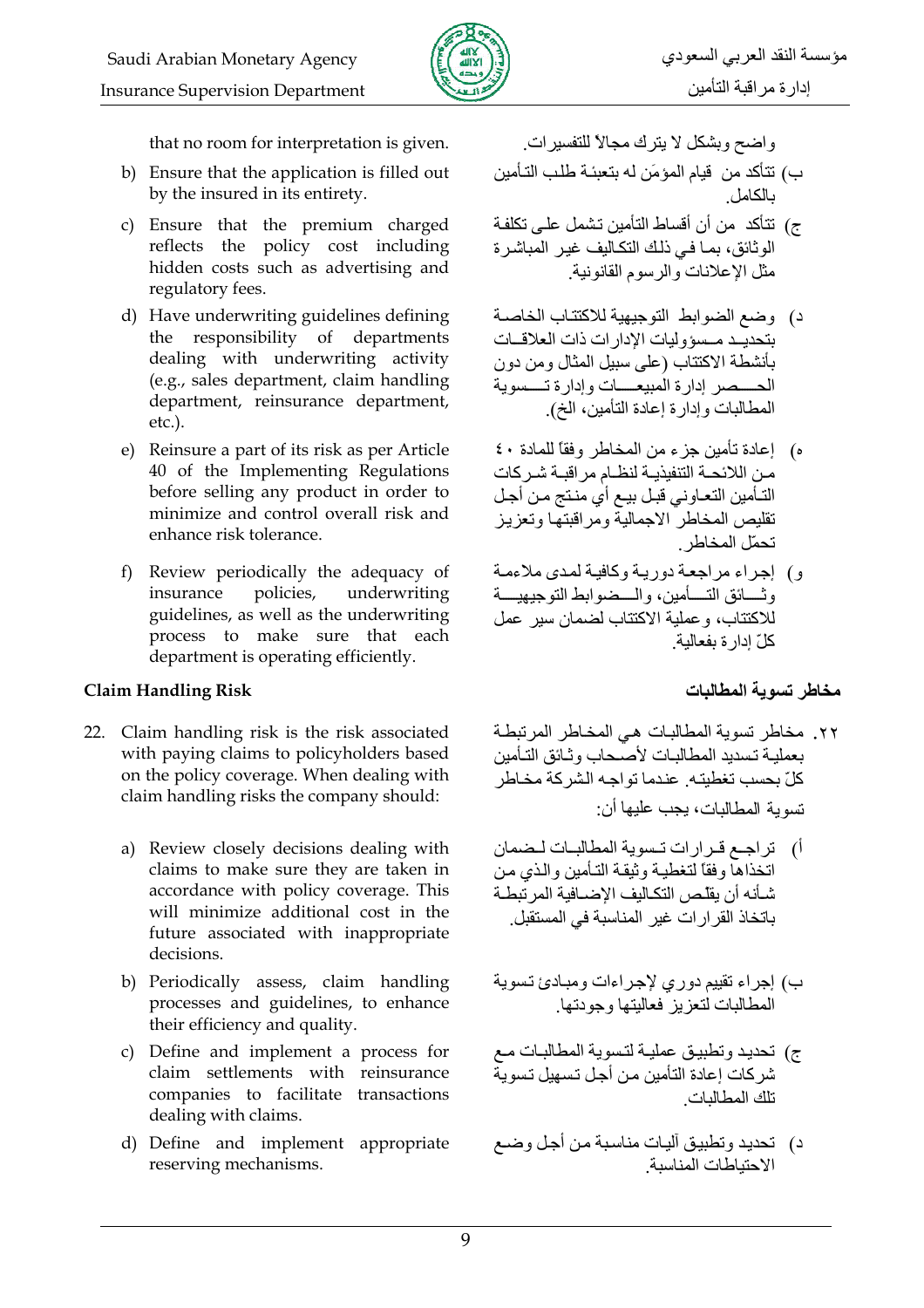

### **IT Risk**

- 23. IT risk is the risk of error or failure of the business operation due to risk or error associated with the technology (IT). When dealing with IT risk, the company should:
	- a) Have an adequate IT system to safeguard the integrity and security of data.
	- b) Audit periodically and update the IT system, and maintain disaster recovery plans.
	- c) Use reliable and original software.
	- d) Have effective up-to-date anti-virus software installed on all computer terminals and servers.
	- e) Maintain all financial and other sensitive information in a physically secured environment.
	- f) Store backup copies of all their data.

## **Pricing Risk**

- 24. Product pricing risk is the risk resulting from the process by which the company attempts to identify the adequate premium rate. When dealing with pricing risk, the company should:
	- a) Take into consideration all potential risks using the proper methodologies when setting the price of a product.
	- b) Evaluate the business's profits and losses to identify the effects associated with modifying the premium rate, if any, on the reported earning. In case of emergence of new trends, the company should initiate a process for price assessment (i.e., repricing).
	- c) Involve actuaries when setting product prices.

## مخاطر تقنبة المعلومات

- ٢٣. مخاطر نقنية المعلومات هي مخاطر تحدث نتيجة الخطــأ أو الفشل فــى سـير أعمــال الـشركـة، بـسبب خطأ في تقنية المعلومات عندما تواجه الشركة مخــاطر ۛ تقنبــة المعلو مــات، بـجـب علبـهــا أن تتخـذ الأتسي:
- أ) تتمتـع بنظـام تقنيـة معلومـات مناسـب لحمايـة<br>أمن البيانات
- ب) تقوم بمراجعة دورية وتحديث مستمر لنظام تقنيه المعلومات ووضم خطط التعافي من الکه ار ث
	- ج) تستخدم برامج موثوق بها وأصلية
- د) تضع نظام مضاد للفيروسات على أن يكون ے ت<br>حدیث و مرکب علمی جمیع خوادم وأجهزة الكمىبو تر
- ه) تحـــافظ علـــي جميـــع المعلومـــات الماليـــة<br>والمعلومات الأخرى الحساسة في مكان أمن
- و) حفـظ نــسخ إحتياطيــة عــن كــل معلومــات<br>الشركة

مخاطر التسعير

- ٢٤. مخاطر التسعير هي المخاطر الناتجة عن العملية التي تحاول من خلّالها الشر كة تحديد سعر قسط التـأمين المناسب عندما تواجـه الشركة مخـاطر التسعير ، بحب عليها أن·
- أ) تأخذ فـي الاعتبـار جميـع المخـاطر المحتملـة باستخدام الوسائل المناسبة عند تحديد سعر المنتج ب) تقيّم أربــاح وخـسائر العمــل لتحديــد الأثــار المر تبطئة بتعبدل سبعر اقسط التبأمين عليى الأرباح. في حال بروز أنماط جديدة، يجب على الشركة إطلاق عملية تقييم الأسعار (أي إعادة التسعير).
- ج) إشــراك خبــراء اكتــواريين فــي تحديـد أســعار<br>المنتج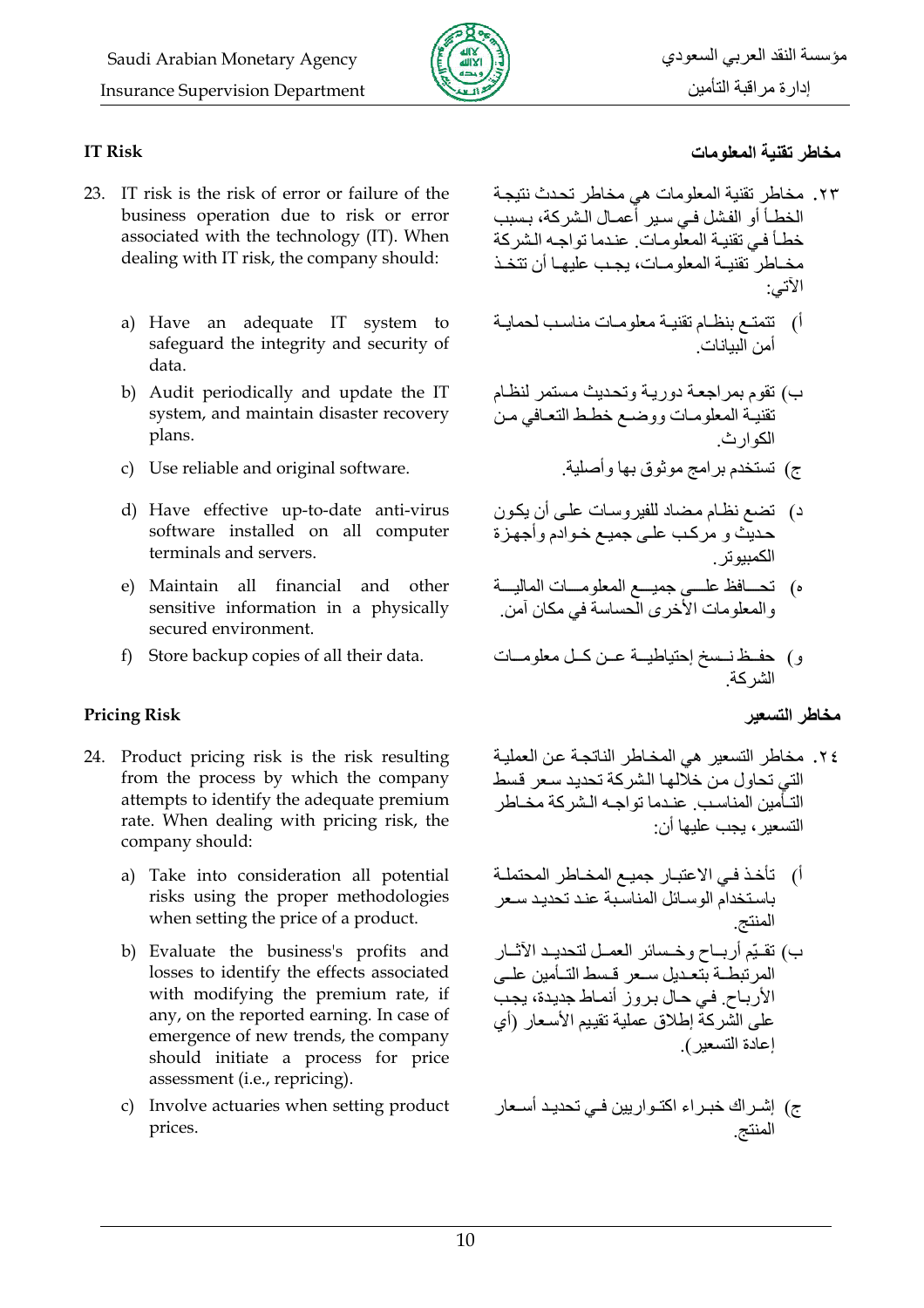

### **Liquidity Risk**

- 25. Liquidity Risk is the risk associated with the inability to liquidate the asset quickly enough without sacrificing a portion of the asset value. Liquidity Risk is likely to occur when holding excessive long term assets against the insurance company's liabilities. When dealing with liquidity risk, the company should:
	- a) Use stress-testing to recognize potential liquidity shortages and confront them.
	- b) Use scenario analysis techniques, which simulate base, worse and best case scenarios, to identify techniques in dealing with liquidity shortages if they ever arise.
	- c) Monitor the rise in policy cancellations which is an important indicator of a liquidity problem.
	- d) Use sound asset-liability management practices in order to limit the company's exposure to shortages in liquidity.
	- e) Use a variety of techniques, such as lines of credit, to obtain quick access to cash should the need arise.

#### **Credit Risk**

- 26. Credit risk is the risk associated with uncertainty in the counterparty's ability to meet its obligations. A history of payment delay of a particular client as well as the overall status of the economy are indicators of credit risk. When dealing with credit risk, the company should:
	- a) Ask the counterparty to provide adequate collateral.
	- b) Enforce a strict timeline for collecting payments.
	- c) Put limits on the quality and quantity of credit provided or investments made.
	- d) Review periodically the company's policy for granting credit, in an effort to

## مخاطر السبولة

- ٢٥. مخـاطر الـسيولة هـى المخـاطر المرتبطـة بعدم القدر ة على بيع الأصولُ من دونِ التضحية بجز ء من قبمتها ٍ من شأن مخاطر السبولة أن تنشأ عندما تغطّـے شـر كـة التــأمبن التز امـانـهـا بـأصــو ل طو بلــة الأمد عندما تواجه الشركة هذه المخاطر ، بجب عليها أن·
- أ) تلجــأ إلـــى اختبــار التحمّــل لتحديــد الــنقص المحتمل في السبو لة و مو اجهته.
- ب) تستخدم أسـاليب تحليل الحـالات الإفتر اضـية التي ترسم أفضل الحالات وأسوأها، من أجل تحديد أساليب مواجهة النقص في السيولة في حال حدو ثها
- ج) تراقب ارتفاع الغاء الوثائق التي تعتبر مؤشر<br>على وجود مشكلة في السيولة
- د) تستخدم ممارسات سليمة لإدارة الأصول والإلتزامات مسن أجلل الحد مس تعرض الشّر كة لنقص في السبولة
- ه) [عتماد مجموعة من الأساليب، مثل خطوط الائتمان، للحصول على السيولة بسر عة عند الضرورة

## مخاطر الائتمان

- ٢٦. مخاطر الائتمان هي المخاطر المرتبطـة بشكّ في قدر ة الطر ف الآخر ً علي الوفاء بالتز اماتـه ٍ وبدلّ تـاريخ العميـل فـي التـأخر علـي التـسديد ووضــع الاقتصّاد بشكل علّم على مخاطر الائتمان. عندما تواجه الشركة هذه المخاطر ، بحب عليها·
- أ) الطلب مـن الطـرف الآخـر تقـديم الـضمان المناسب
	- ب) تنفيذ جدول صارم لدفع المستحقات
- ج) وضمع قيـود علـي مـنح الانتمـان مـن ناحيـة جو دته و کمبته
- د) القيام بمراجعة دورية لسياسة منح الائتمان التـي تعتمـدها الـشركة، فـي محاولّـة لتحديـد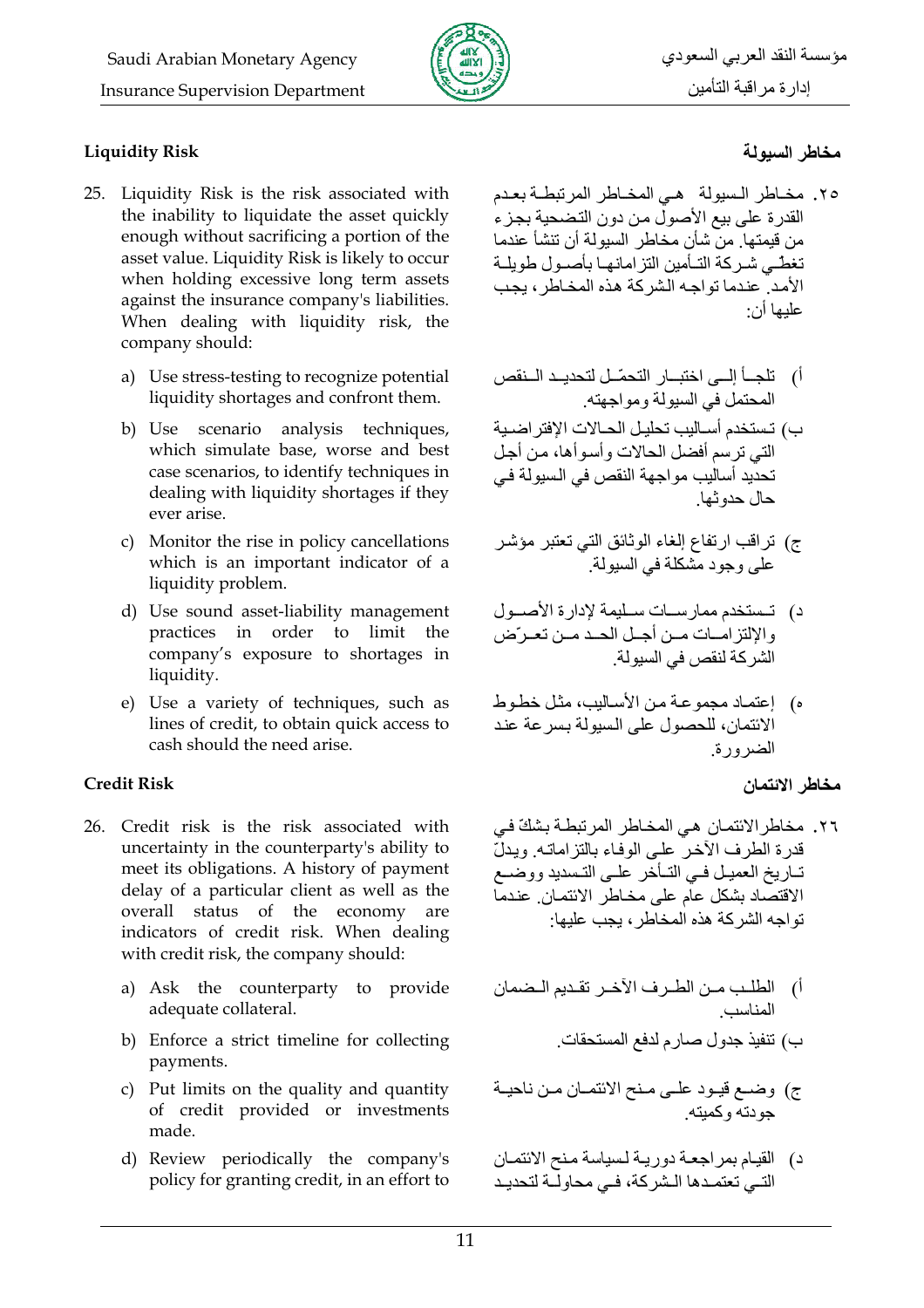

identify any weakness in the policy itself and intervene if necessary.

#### **Interest Rate Risk**

27. Interest rate risk is the risk that the value of the investment would change due to a change in the interest rate.

> The main categories of interest rate risk would be:

- a) Basis risk: occurs when the yields on the insurance company's investments differ from yields on its liabilities.
- b) Curve risk: occurs when the yields on the short term investments differ from the yields on long term investments.
- c) Reinvesting risk: occurs when the company is forced to reinvest its assets at a lower rate and/or to repay its liabilities at a higher rate.

A company should analyze the effects of the change in the interest rate on its income statement. The decline in profits or the rise in losses threatens the stability of the company's position and result in weakening its capital adequacy as well as reducing market confidence in the company.

#### **Corporate Governance Risk**

28. Corporate Governance Risk is the risk associated with the rules dictating how rights and responsibilities are shared between the various stakeholders in the company, primarily managers, directors, shareholders, and other financial stakeholders. (For more information please refer to the Code of Corporate Governance Regulation)

مجالات الضعف في هذه السياسة ، والتدخّل في حال اكتشاف أي ضعف.

- ٢٧. مخــاطر أسـعار الفائـدة هـي مخــاطر تغيّـر قيمــة الاستثمار بسبب تغبّر سعر الفائدة إن الفئات الرئيسية لمخاطر أسعار الفائدة هي:
- أ) مخاطر الأساس تحصل عندما تختلف عوائد الشركة من الاستثمارات عن العوائد من التز اماتها
- ب) مخاطر منحني العوائد: تحدث عندما تختلف عوائد الاستثمارات القصيرة الأمد عن عوائد الاستثمار ات الطويلة الأمد
- ج) مخاطر إعادة الإستثمار: تحصل عندما تُجبر الشركة على إعـادة الاسـتثمار فـي أصـولها بمعبدّل أدنسي و/أو إعبادة تسبدبد خبصومها ىمعدّل أعلى

يجب على الشركة تحليل أثـار التغيّر في أسعار الفائدة علـى إير اداتهـا. فيهدّد انخفـاض الأربــاح أو ار تفياع الخسبائر استقرار البشركة وبيؤدّى الب ضيعف ملاءمة رأسمالها، كما يقلص ثقة السوق في الشر كة ِ

## مخاطر حوكمة الشركة

٢٨. مخـاطر حوكمــة الـشركـة هــي المخـاطر المرتبطــة بالقواعد التبى تنصّ علىي كيفيـة تقاسم مختلـف الحقوق والمسؤوليات بين مختلف الجهات المعنبة فبي البشر كة، و عليي نحبو خياص بيين المبدر اء وأعضاء مجلس الإدارة والمساهمين والأطراف المالية الأخرى. (لمزيد من المعلومات، الرجاء العودة إلى لائحة حوكمة الشركات)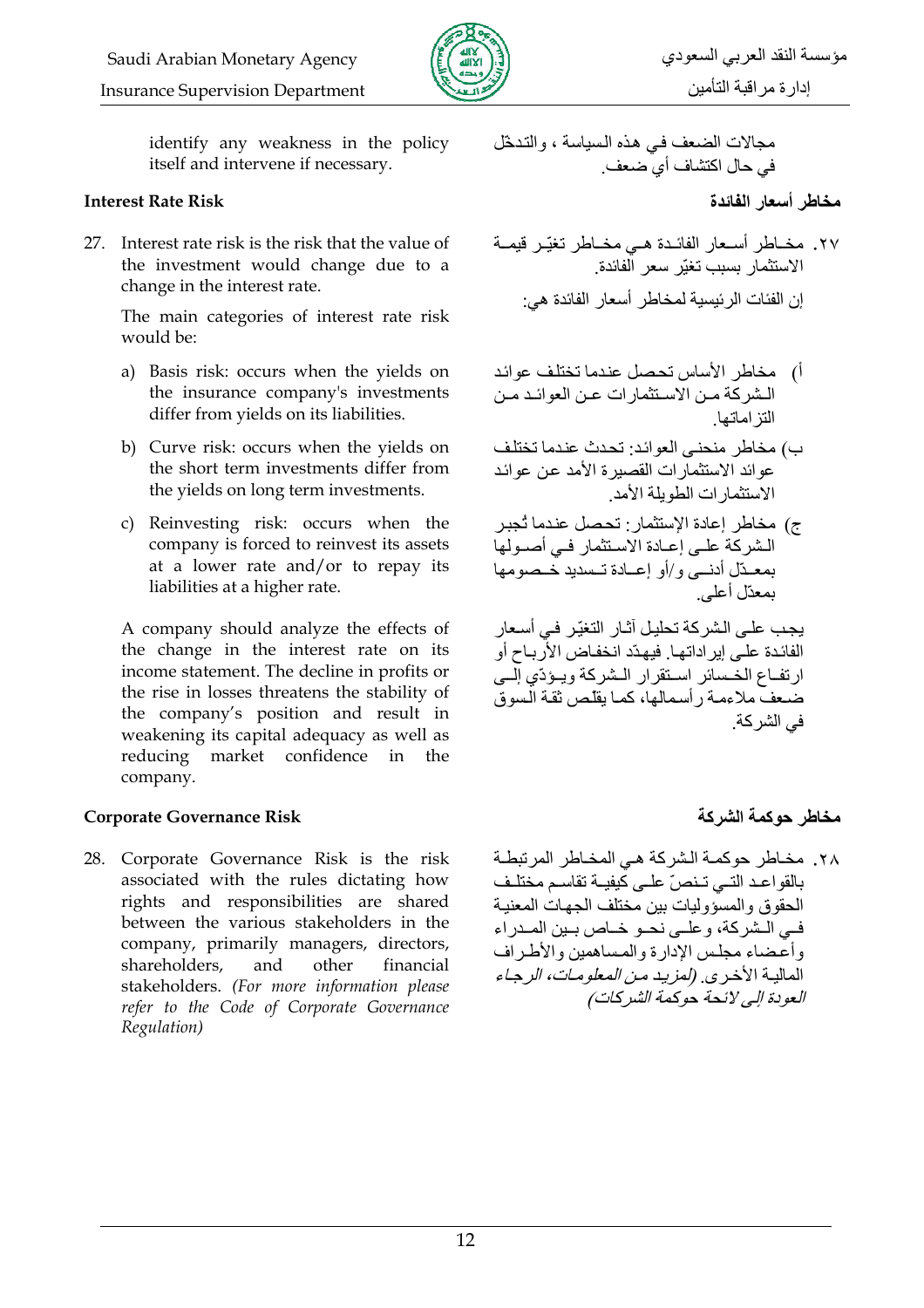

#### **Currency Exchange Risk**

- 29. Currency exchange risk is the risk associated with an investment's value changing due to changes in currency exchange rates, thus affecting export/ import businesses as well as international investments. When dealing with currency exchange risk, the company should take the following measures:
	- a) Position limit: setting a maximum amount to a particular currency allowed to be carried during regular trading hours in order to limit a position.
	- b) Loss limit: setting stop-loss levels under the conditions of a loss limit in order to avoid non-sustainable losses.

### **Reinsurance Risk**

30. Reinsurance risk is the risk associated with transferring part of the risk to another company. Reinsurance risk appears when the reinsurer fails to meet its obligations. (For more information please refer to the Reinsurance Regulation)

## **Reputation Risk**

31. Reputation risk is the risk associated with negative public opinion about the company. This affects the institution's ability to establish new relationships or services or continue servicing existing relationships thus exposing the company to financial loss, or a decline in its customer base which impacts earnings and capital. When dealing with reputation risk, the company should exercise caution in dealing with its customers and the community.

## مخاطر أسعار صرف العملات

- ٢٩. مخـاطر أسـعار صـرف العمـلات، هـي المخـاطر المتعلقــة بــالتغير فــي قيمــة الإسـتثمار النــاتج عـن النّغير في قيمة سعر ًصرف العملات، والذيّ يؤثّر بيدور ة علي أعصال الأستبر اد والتبصدير وكذلك الإستثمارات العالمية عند مواجهة مخاطر أسعار صرر ف العمــلات، يجــب علــى الــشركة تبنــى المقاييس التالية·
- أ) حدود المركز : تحديد حد أعلى لعملة معينة بمكن الأحتفاظ بها خلال ساعات التداول العادية، وذلك لتحديد المركز
- ب) حدود الخسارة: تحديد مستويات معينـة لوقف الخسائر الناتجــة عــن تغيــر أســعار صــر ف العملات حتى لا تتعرض الشركة لمزيد من الخسائر التي قد تضر ّ بها.

مخاطر اعادة التأمين

٣٠. مخــاطر إعــادة التــأمبن هــي المخــاطر المر تبطــة بعمليـة نقل جـزء مـن الخطـّر إلـى شـركة أخـرى. وتبرز مخاطر إعادة التأمين عندما تعجز شركة إعــادة التــأمين عـن تلبيــة موجباتهــا (*لمزيـد مـن* الععلوميات، الرجساء العبودة السي لائحية إعبادة التأمين)

## مخاطر السمعة

٣١. مخاطر السمعة هي المخاطر الناتجة عن الرأي السلبي عن الشركة من قبل العموم. هذه المخاطر تحـد مـن قـدر ۃ الـشر كـة علــ اقامــة علاقــات أو خـدمات جديـدة أو الإسـتمرار فـي خدمــة عمــلاء حـاليين، والـذي بـدوره قـد يعـرض الـشركة إلـي خسائر ٍ مالية، أو نقص في عدد العملاء، والذي قد يـؤثر بالتــالى علــى إيـردّات الـشركة ورأسـمالها. عندما نو اجة الشر كة مخاطر السمعة، بجب على الشركة توخي الحذر عند التعامل مع العملاء و المجتمع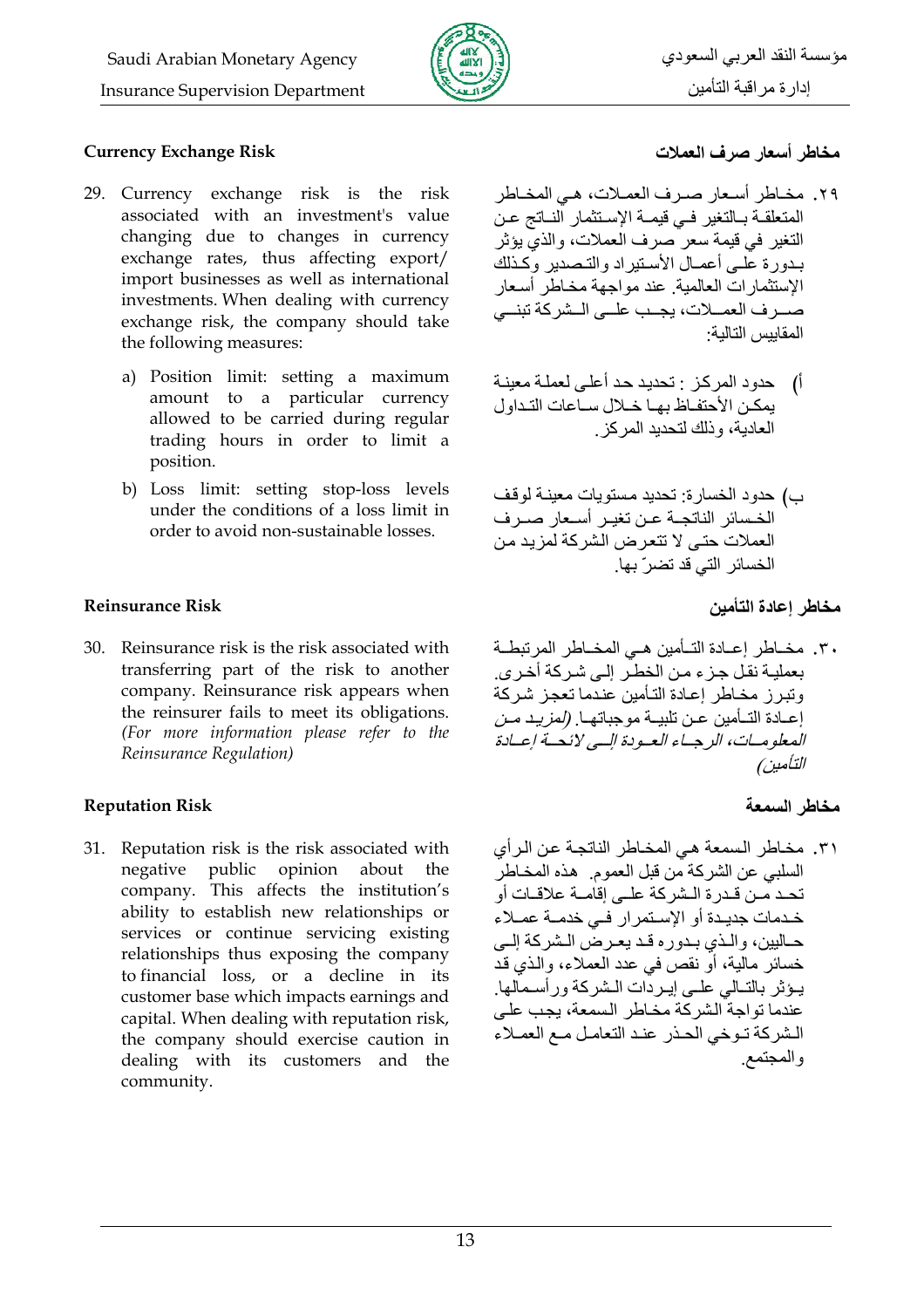

### **Country risk**

- 32. Country risk is the risk associated with the occurrence of changes in the business environment of a country thus affecting profitability of businesses conducted in it. Country risk stems from:
	- a) Macroeconomic mismanagement where authorities may pursue unsound monetary and fiscal policies which may lead to inflation, higher interest rates, recession, etc.
	- b) War or political instability.
	- c) Labor unrest which may lead to higher costs or work stoppages.

### **Non-Compliance Risk**

- 33. The non-compliance risk is the risk arising from violation of laws, rules, and regulations. When dealing with noncompliance risk the company should:
	- a) Ensure it is in compliance with all applicable laws and regulations governing its activities.
	- b) Provide adequate attention to the circulars as operating well as procedures and rules of the payment systems.
	- c) Ensure sound and appropriate contractual relationships with customers and counterparties.

#### **Section B: Risk Measurement**

#### **Impact and Probability**

- 34. Companies should measure risk  $by$ assessing:
	- a) Its impact, thus measuring its severity and the potential harm that could occur to the business activity as a result.
	- b) Its probability, i.e., likelihood of its occurrence. The higher the probability the more risk the company incurs.

## مخاطر الدول

- ٣٢. مخاطر الدول هي المخاطر الناتجة عن حدوث تغير ات في بيئـة العمـل و الإسـتثمار داخـل الدولـة والذي بدورة يؤثر علمي ربحية الشركات التمي تعملُ في هذه الدولية مخباطر الدول ناتجية من التالي:
- أ) سوء إدارة الاقتصاد الكلي في الدولـة، والنـاتج عن استخدام سياسات مالية ونقدية غير فعالية والذي قد يؤدي إلى حدوث التضخم، إرتفاع معدلات الفائدة، والكساد، إلخ
- ج) عدم الإستقرار في سوق العمل والذي يؤدي الى ارتفاع التكاليف أو تعطل العمل

ب) الحروب أوعدم الإستقرار السياسي.

## مخاطر عدم الإلتزام

- ٣٣. إن مخاطر عدم الإلتزام هي المخاطر الناتجة عن مخالفة الأنظمة واللوائح والتعليمات عند مواجهة هذا النوع من المخاطر يجب على الشركة مايلي:
- أ) التأكد مـن إلتـزم الـشركة بجميـع الأنظمــة واللوائح التي تحكم عملها
- ب) متابعـــة كافيـــة لجميـــع التعلميمـــات المنظمـــة لنشاط الشركة، وكذلك سياسات وإجراءات الدفع
- ج) التأكد من جدية و ملاءمة العلاقات التعاقدية مع العملاء والأطّراف الأخرى

فصل ب: قياس المخاطر

## الأثر والاحتمال

- ٣٤. يجب على الشركات قياس المخاطر من خلال
- أ) أثرها، أي قياس حدّتها والأذي المحتمل الناتج عنها الذيّ قد يواجه نشاط الشركة.
- ب) احتمالهـا، أي إمكانيــة وقوعهـا. وترتفـع حـدّة المخـاطر التـّـى تواجههـا الـشركة مـع زيـادة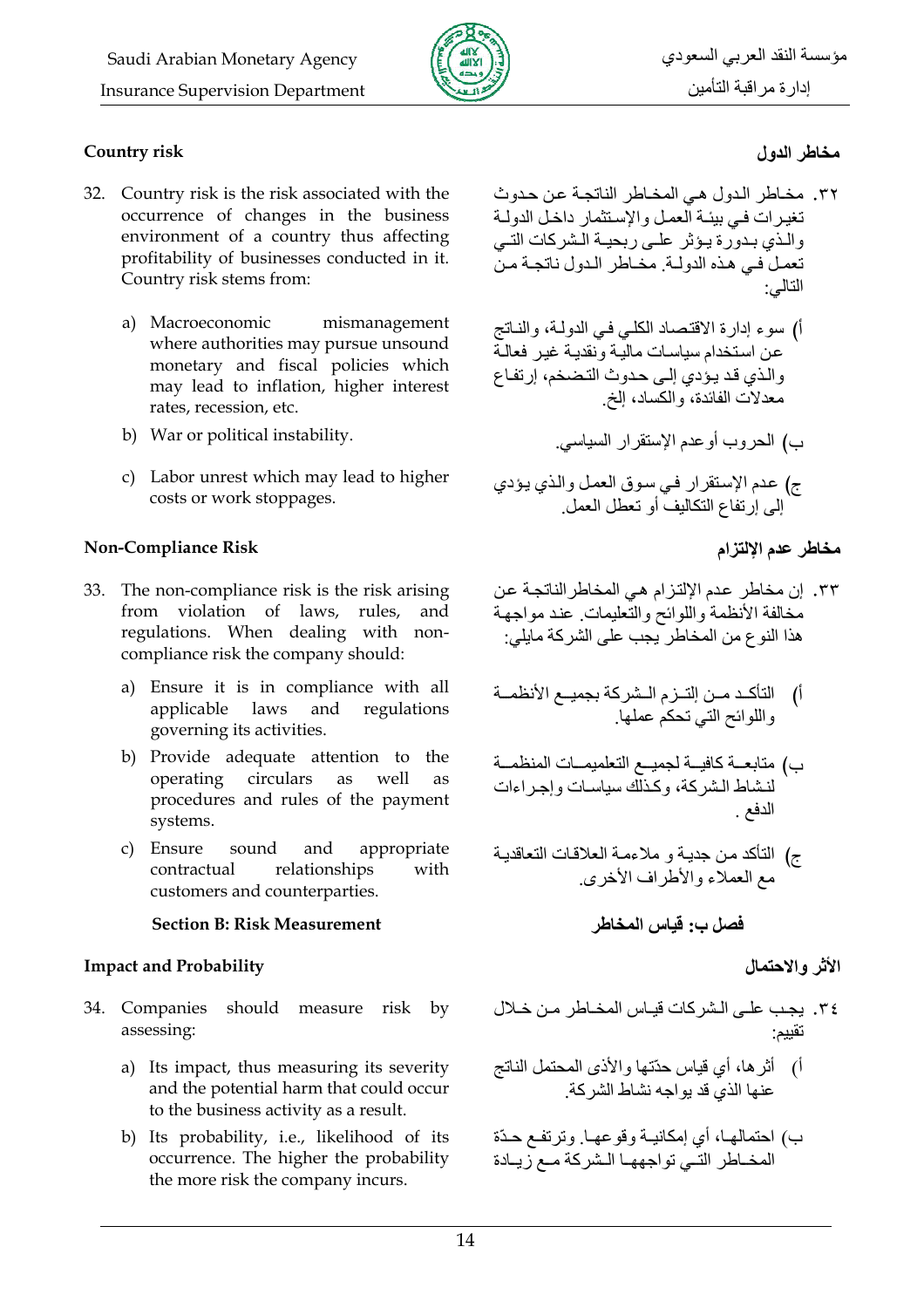

#### **Measurement Process**

- 36. The company should use numerous business activities to aggregate risk impact and probability, and obtain a complete risk assessment map. The risk measure process consists of the following steps:
	- a) Group similar and related risks into homogeneous categories.
	- b) Determine risk drivers or variables that affect the probability and impact of identified risks.
	- c) Determine the root cause or source of risk.
	- d) Assess trade-offs, interdependencies, and timing of identified risks.
	- e) Estimate risk factor or risk exposure.
	- f) Multiply probability of occurrence or likelihood with the consequence or impact (in financial terms) if the risk occurred.
	- g) Determine risk impact by assessing the risk factor with the relative risk timeframe for action.
	- h) Rank and prioritize risks.

#### **Risk Evaluation**

37. The estimated risks should be compared against the insurer's risk criteria to decide on the priority to be assigned to address each of the risks and the appropriate responses.

# مؤسسة النقد العربي السعودي إدارة مراقبة التأمين

#### احتمالات وقوعها

٣٥. بجب عليي البشر كة قبياس أثير المخياطر التي تواجهها من خلال تقييم وتحديد نوعية مختلف العوامل المرتبطة بكلّ نوع من أنواع المخاطر على مستويات عدّة. في حال بروز مخاطر غير قابلــة للتقييم، يجب أن تقوم الشركة بتقييم نـوعيّ يتلاءم مع نوع الخطر ِ

### عملية القياس

- ٣٦. يجب أن تلجأ الشركة إلى عدد من أنشطة العمل لجمع أثر المخاطر واحتمال وقوعها، والحصول على خار طـة كاملـة لتقييم المخـاطر . تتـألف عمليـة قياس المخاطر من الخطوات التالية:
- أ) جمع المخاطر المشابهة والمرتبطة في فئات متجانسة
- ب) تحديـد حــو افز المخــاطر أو المتغيّـر ات التــى تؤثِّر على احتمالات وأثار المخاطر المحددة.
	- ج) تحديد الأسباب أو مصادر المخاطر.
- د) تقييم تبادل وتر ابط وتوقيت المخاطر المحددة.
- ه) \_ تقدير عوامل المخاطر أو التعرِّض للمخاطر .
- و) تنفيذ عمليـة ضـرب احتمـال بـروز المخـاطر بنتيجة أو أثـر حصول الخطـر (مـن الناحيـة المالية) في حال تكر ر الخطر
- ز) تحديد أثـر المخـاطر مـن خـلال تقييم عوامـل الخطر ومقارنتها بإطار المخاطر لاتخاذ الاجر اءات الملائمة ح) ترتيب المخاطر وفق الأولوية

#### تقييم المخاطر

٣٧. يجب مقار نــة المخــاطر المحتملــة بمعــابير مخــاطر المؤمِّن من أجل اتخـاذ القرار حـول الأولويـات، على نحو بسهّل معالجة كلّ خطر وحلّه بطربقة مناسىة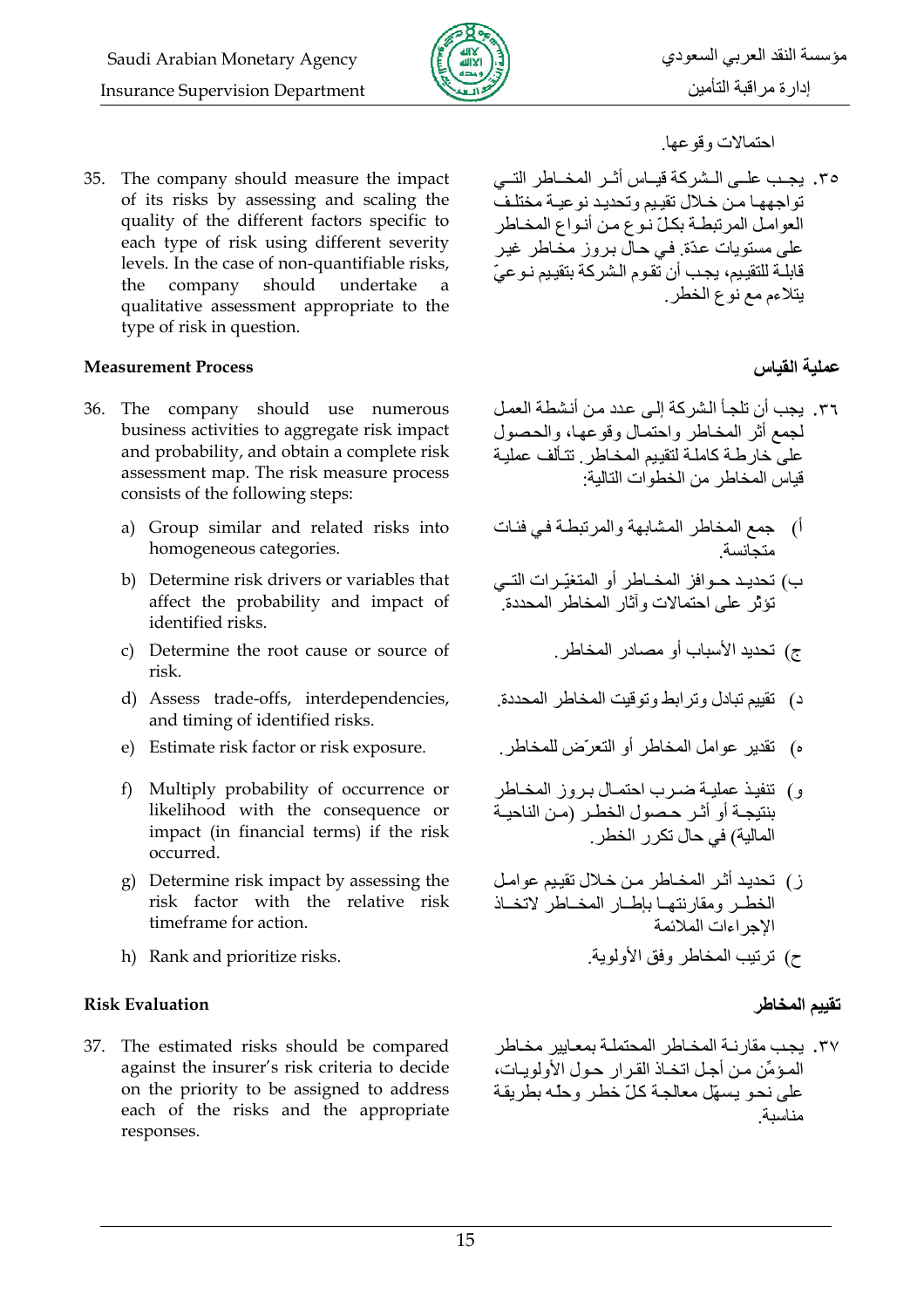

#### **Section C: Risk Mitigation**

38. The company should implement necessary measures to mitigate the identified risks, including setting appropriate standards and assigning limits to staff that are commensurate with their experience and competence level.

Mitigation strategies can be fivefold:

- a) Avoid: the company refrains from performing tasks that might carry potential risk.
- b) Retain: the company accepts the loss when it occurs.
- c) Reduce: the company reduces the severity of its losses.
- d) Transfer: the company causes another party to accept the risk, typically by <sub>or</sub> contract  $\mathbf{b}$ hedging  $(e.g.,$ reinsurance).
- e) Exploit: the company makes good use of the risk it is retaining to gain indirect financial benefits  $(e.g.,$ through advertisement).

#### **Section D: Risk Monitoring**

#### **Effective Monitoring**

39. The company should have an effective monitoring structure to ensure that risk standards and limits are complied with as intended and that any deviation is duly documented and approved. The company should establish clear procedures to investigate non-compliances with the intent of preventing such incidents from recurring. The consequences for noncompliance with established limits should be clarified and pre-determined by control committees and internal oversight functions. Such committees should include but not be limited to Risk committee, Investment committee, Claims settlement committee, Reinsurance committee. Remuneration committee, and Internal audit function. The role and scope of work

## فصل ج: الحد من المخاطر

- ٣٨. يجب أن تطبِّق الشركة الإجراءات الـضرورية للحد من المخاطر، بما في ذلك وضع المعايير المناسـبة ووضــع الحـدود للمـوظفين، كَـلّ وفـق خبر ته و مستو ی کُفاءته ۱ بمكن أن تتـألف اسـتر اتيجيات الحـد مـن المخـاطر من التالي:
- أ) تفادي الخطر : لا تقوم الشركة بالأعمـال التـي تحمل مخاطر محتملة

ب) القدول: تقبل الشر كة الخسار ة عند وقو عها

- ج) التقليص: تقلّص الشركة حدّة خسائر ها
- د) النقل: تطلب الشركة من طرف آخر قبول المخــاطر مــن خــلال التوقيــع علــى عقـد أو عمليات التغطية (على سبيل الْمثـال ومن دون الحصر إعادة التأمين).
- ه) الإستفادة: تستفيد الشركة من المخاطر لتحقيق أرباح مالية غير مباشرة (على سبيل المثال ومن دون الحصر من خلال الإعلانات).

فصل د. مر اقبة المخاطر

## المر اقبة الفعالة

٣٩. يجب أن يكون لدى الشر كة هيكل مر اقبـة فعـال لضمان الالتزام بمعايير وحدود المخاطر، وتوثبق أي تغيير والموافقة عليه. يجب أن تضع الشركة إجراءات واضحة للتحقيق في حالات عدم الالتزام لعدم تكرار وقوع هذه الأحداث مجدداً. كما تقوم لجسان المر اقبسة ووظسائف الاشيير اف الداخليسة بِنَو ضبيح عواقبٍ عدم الألتز ام بِالْحدود المذكور ة أعلاه ِ نذكر ٍ من هذه اللجان، على سبيل الذكر لا الحصر ، لجنــة المخــاطر ولجنــة الاسـتثمار ولجنــة تسوية المطالبات ولجنة إعبادة التبأمين ولجنبة التعويسضات ووظيفة التبدقيق السداخلي وتحسد أنظمــة حوكمــة الــشر كـة لــدو ر كــلّ لـجنــّـة و إطــار عملها